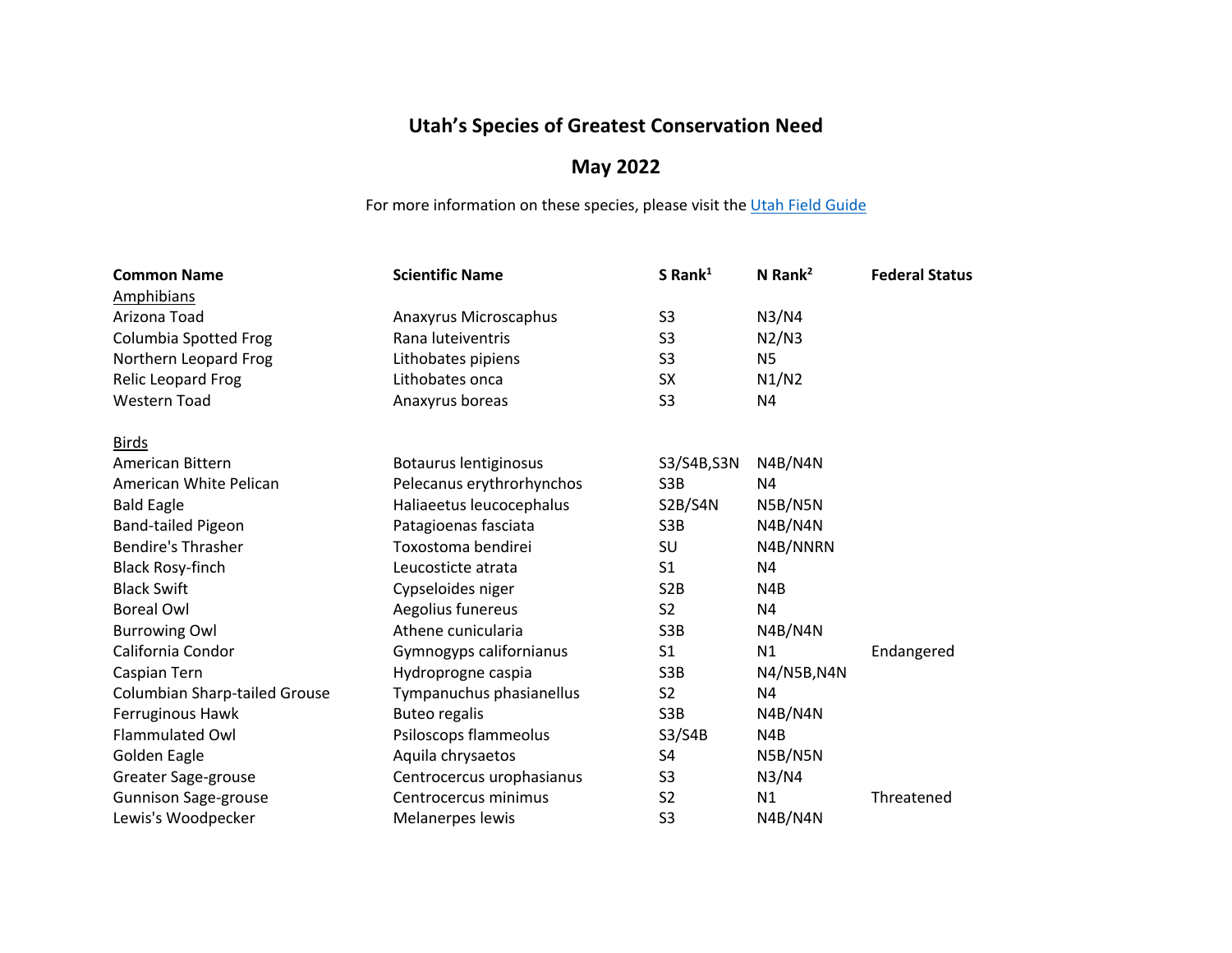| Mexican Spotted Owl                   | Strix occidentalis lucida        | S <sub>2</sub>   | N <sub>3</sub>   | Threatened |
|---------------------------------------|----------------------------------|------------------|------------------|------------|
| Northern Pygmy-owl                    | Glaucidium gnoma                 | S3/S4B           | N4/N5            |            |
| Olive-sided Flycatcher                | Contopus cooperi                 | S3/S4B           | N <sub>4</sub> B |            |
| Peregrine Falcon                      | Falco peregrinus                 | S3B              | N4B/N4N          |            |
| Pinyon Jay                            | Gymnorhinus cyanocephalus        | S4               | N <sub>3</sub>   |            |
| <b>Snowy Plover</b>                   | Charadrius nivosus               | S3B              | N3B/N3N          |            |
| Southwestern Willow Flycatcher        | Empidonax traillii extimus       | S1B              | N <sub>1</sub> B | Endangered |
| White-faced Ibis                      | Plegadis chihi                   | S2/S3B           | N4B/N4N          |            |
| Western Yellow-billed Cuckoo          | Coccyzus americanus occidentalis | S <sub>2</sub> B | N3B              | Threatened |
| Crustaceans                           |                                  |                  |                  |            |
| Pilose Crayfish                       | Pacifastacus gambelii            | S <sub>2</sub>   | N4/N5            |            |
| Utah Amphipod                         | Stygobromus utahensis            | <b>SNR</b>       | N1/N2            |            |
| Fishes                                |                                  |                  |                  |            |
| Bear Lake Sculpin                     | Cottus extensus                  | S <sub>1</sub>   | N <sub>3</sub>   |            |
| Bear Lake Whitefish                   | Prosopium abyssicola             | S <sub>1</sub>   | N1               |            |
| <b>Bluehead Sucker</b>                | Catostomus discobolus            | S <sub>3</sub>   | N4               |            |
| <b>Bonneville Cisco</b>               | Prosopium gemmifer               | S <sub>1</sub>   | N <sub>3</sub>   |            |
| <b>Bonneville Cutthroat Trout</b>     | Oncorhynchus clarkii utah        | S4               | N <sub>4</sub>   |            |
| <b>Bonneville Whitefish</b>           | Prosopium spilonotus             | S <sub>1</sub>   | N <sub>3</sub>   |            |
| Bonytail                              | Gila elegans                     | S <sub>1</sub>   | N1               | Endangered |
| Colorado Pikeminnow                   | Ptychocheilus lucius             | S <sub>3</sub>   | N1               | Endangered |
| <b>Colorado River Cutthroat Trout</b> | Oncorhynchus clarkii pleuriticus | S <sub>3</sub>   | N2/N3            |            |
| <b>Desert Sucker</b>                  | Catostomus clarkii               | S <sub>3</sub>   | N3/N4            |            |
| <b>Flannelmouth Sucker</b>            | Catostomus latipinnis            | S <sub>3</sub>   | N3/N4            |            |
| Humpback Chub                         | Gila cypha                       | S <sub>2</sub>   | N1               | Threatened |
| June Sucker                           | Chasmistes liorus                | S <sub>2</sub>   | N1               | Threatened |
| Least Chub                            | Iotichthys phlegethontis         | S <sub>2</sub>   | N1               |            |
| Northern Leatherside Chub             | Lepidomeda copei                 | S <sub>2</sub>   | N <sub>3</sub>   |            |
| Razorback Sucker                      | Xyrauchen texanus                | S <sub>2</sub>   | N1               | Endangered |
| Roundtail Chub                        | Gila robusta                     | S <sub>2</sub>   | N <sub>3</sub>   |            |
| Southern Leatherside Chub             | Lepidomeda aliciae               | S <sub>2</sub>   | N <sub>2</sub>   |            |
| Virgin Chub                           | Gila seminuda                    | S <sub>1</sub>   | N1               | Endangered |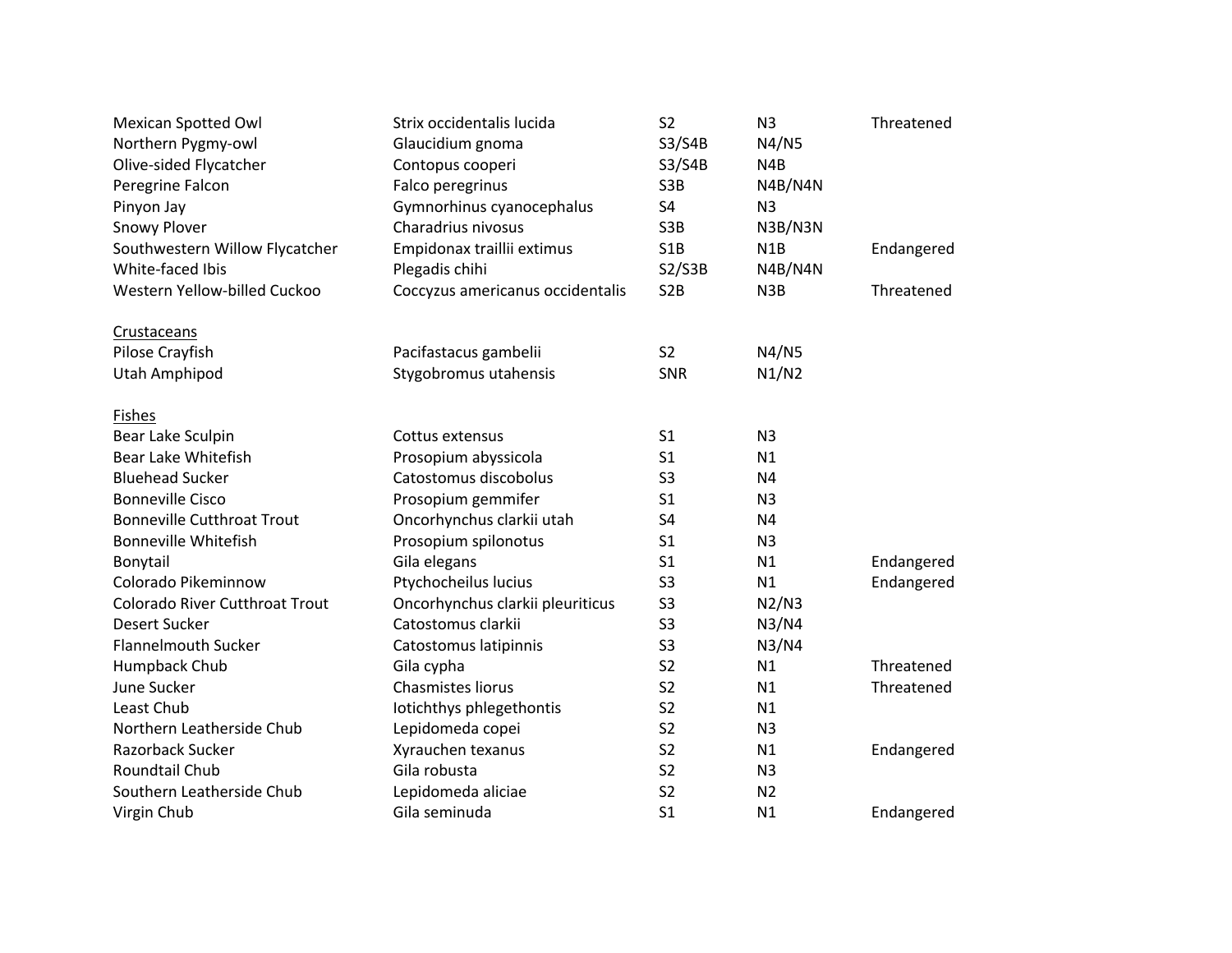| Virgin Spinedace                        | Lepidomeda mollispinis           | S <sub>2</sub>   | N <sub>2</sub> |            |
|-----------------------------------------|----------------------------------|------------------|----------------|------------|
| Woundfin                                | Plagopterus argentissimus        | S <sub>1</sub>   | N1             | Endangered |
| <b>Yellowstone Cutthroat Trout</b>      | Oncorhynchus clarkii bouvieri    | S <sub>3</sub>   | N <sub>2</sub> |            |
| <b>Insects</b>                          |                                  |                  |                |            |
| Coral Pink Sand Dunes Tiger Beetle      | Cicindella albissima             | S <sub>1</sub>   | N1             |            |
| <b>Great Basin Silverspot Butterfly</b> | Speyeria nokomis nokomis         | S <sub>2</sub>   | N <sub>3</sub> |            |
| Mojave Poppy Bee                        | Perdita meconis                  | SX               | N <sub>2</sub> |            |
| Monarch Butterfly                       | Danaus plexippus plexippus       | <b>SNR</b>       | NNR/G4         |            |
| Western Bumble Bee                      | Bombus occidentalis occidentalis | SNR              | NNR/G4         |            |
| Mammals                                 |                                  |                  |                |            |
| [a Race of the] Botta's Pocket Gopher   | Thomomys bottae robustus         | S <sub>2</sub>   | N <sub>2</sub> |            |
| [a Race of the] Montane Vole            | Microtus montanus rivularis      | <b>SH</b>        | N <sub>2</sub> |            |
| Allen's Big-eared Bat                   | Idionycteris phyllotis           | S <sub>3</sub>   | N3/N4          |            |
| American Pika                           | Ochotona princeps                | S <sub>4</sub>   | N <sub>5</sub> |            |
| <b>Black-footed Ferret</b>              | Mustela nigripes                 | S <sub>1</sub>   | N1             | Endangered |
| Canadian Lynx                           | Lynx canadensis                  | S <sub>2</sub>   | N4?            | Threatened |
| Chisel-toothed Kangaroo Rat             | Dipodomys microps celsus         | S <sub>1</sub> ? | N4             |            |
| Dark Kangaroo Mouse                     | Microdipodops megacephalus       | S <sub>3</sub>   | N <sub>4</sub> |            |
| <b>Dwarf Shrew</b>                      | Sorex nanus                      | S <sub>3</sub>   | N4             |            |
| <b>Fringed Myotis</b>                   | Myotis thysanodes                | S <sub>2</sub> B | N4             |            |
| Gray Wolf                               | Canis lupus                      | <b>SX</b>        | N4             | Endangered |
| <b>Gunnison's Prairie Dog</b>           | Cynomys gunnisoni                | S <sub>3</sub>   | N <sub>5</sub> |            |
| Idaho Pocket Gopher                     | Thomomys idahoensis              | <b>SH</b>        | N <sub>4</sub> |            |
| Kit Fox                                 | Vulpes macrotis                  | S <sub>3</sub>   | N <sub>4</sub> |            |
| Little Brown Myotis                     | Myotis lucifugus                 | S4               | N3/N4          |            |
| Long-eared Myotis                       | Myotis evotis                    | S3/S4            | N4/N5          |            |
| Long-legged Myotis                      | Myotis volans                    | S3/S4            | <b>N5</b>      |            |
| Preble's Shrew                          | Sorex preblei                    | S <sub>2</sub>   | N4             |            |
| Pygmy Rabbit                            | Brachylagus idahoensis           | S <sub>3</sub>   | N4             |            |
| Spotted Bat                             | Euderma maculatum                | S <sub>3</sub>   | N3/N4          |            |
| Townsend's Big-eared Bat                | Corynorhinus townsendii          | S <sub>4</sub>   | N3/N4          |            |
| <b>Utah Prairie Dog</b>                 | Cynomys parvidens                | S <sub>2</sub>   | N1             | Threatened |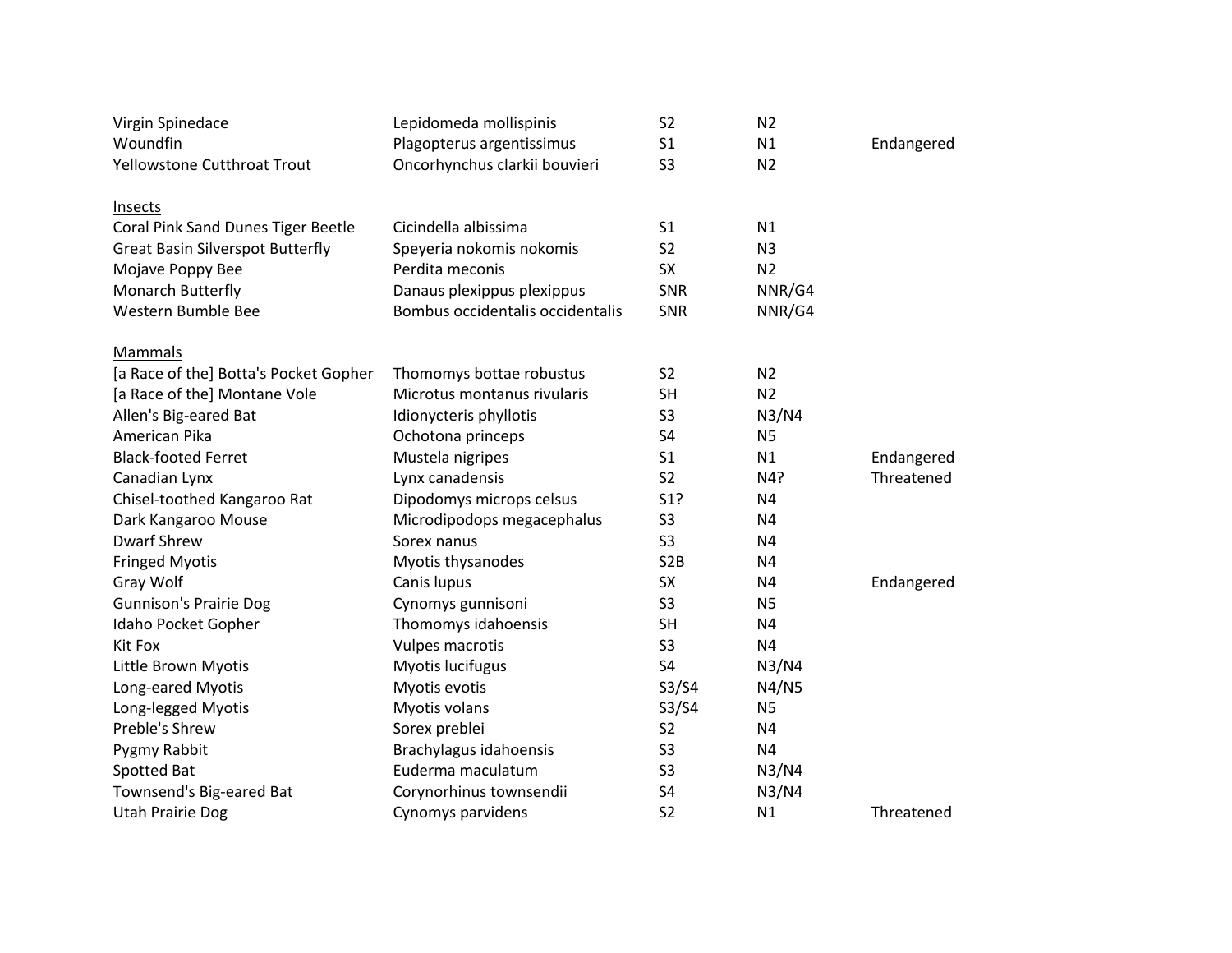| Western Red Bat                       | Lasiurus blossevillii       | SU             | N3/N4          |
|---------------------------------------|-----------------------------|----------------|----------------|
| White-tailed Prairie Dog              | Cynomys leucurus            | S <sub>3</sub> | N <sub>4</sub> |
| Wolverine                             | Gulo gulo                   | S <sub>2</sub> | N <sub>4</sub> |
| Yuma Myotis                           | Myotis yumanensis           | S <sub>3</sub> | N4/N5          |
| Mollusks                              |                             |                |                |
| [a Race of the] Yavapai Mountainsnail | Oreohelix yavapai cummingsi | S <sub>1</sub> | N <sub>3</sub> |
| [a species of] Fossaria               | Fossaria techella           | <b>SH</b>      | N3/N4          |
| Bear Lake Springsnail                 | Pyrgulopsis pilsbryana      | S <sub>1</sub> | N <sub>2</sub> |
| <b>Bifid Duct Pyrg</b>                | Pyrgulopsis peculiaris      | S <sub>1</sub> | N <sub>2</sub> |
| <b>Black Canyon Pyrg</b>              | Pyrgulopsis plicata         | S <sub>1</sub> | N1             |
| <b>Brian Head Mountainsnail</b>       | Oreohelix parawanensis      | S <sub>1</sub> | N1             |
| Carinate Glenwood Pyrg                | Pyrgulopsis inopinata       | S <sub>1</sub> | N1             |
| Cloaked Physa                         | Physa megalochlamys         | S1?            | N <sub>3</sub> |
| Coarse Rams-horn                      | Planorbella binneyi         | <b>SH</b>      | N3/N4          |
| Cross Snaggletooth                    | Gastrocopta quadridens      | <b>SH</b>      | N2/N3          |
| <b>Deseret Mountainsnail</b>          | Oreohelix peripherica       | S <sub>2</sub> | N <sub>2</sub> |
| Desert Springsnail                    | Pyrgulopsis deserta         | <b>SH</b>      | N <sub>2</sub> |
| Desert Tryonia                        | Tryonia porrecta            | S2?            | N <sub>2</sub> |
| Eureka Mountainsnail                  | Oreohelix eurekensis        | S <sub>1</sub> | N1             |
| Fat-whorled Pondsnail                 | Stagnicola bonnevillensis   | S <sub>3</sub> | N1             |
| Green River Pebblesnail               | Fluminicola coloradoensis   | S2/S3          | N2/N3          |
| Hamlin Valley Pyrg                    | Pyrgulopsis hamlinensis     | S <sub>1</sub> | N1             |
| Kanab Ambersnail                      | Oxyloma kanabense           | S <sub>1</sub> | N1             |
| Lamb Rams-horn                        | Planorbella oregonensis     | <b>SH</b>      | N1             |
| Lindahl's Pyrg                        | Pyrgulopsis lindahlae       | S <sub>1</sub> | N1             |
| Longitudinal Gland Pyrg               | Pyrgulopsis anguina         | S <sub>1</sub> | N1             |
| Lyrate Mountainsnail                  | Oreohelix haydeni           | S <sub>2</sub> | N2/N3          |
| Mill Creek Mountainsnail              | Oreohelix howardi           | <b>SH</b>      | N1             |
| Mitered Vertigo                       | Vertigo concinnula          | <b>SH</b>      | N <sub>4</sub> |
| Montane Snaggletooth                  | Gastrocopta pilsbryana      | <b>SH</b>      | N4/N5          |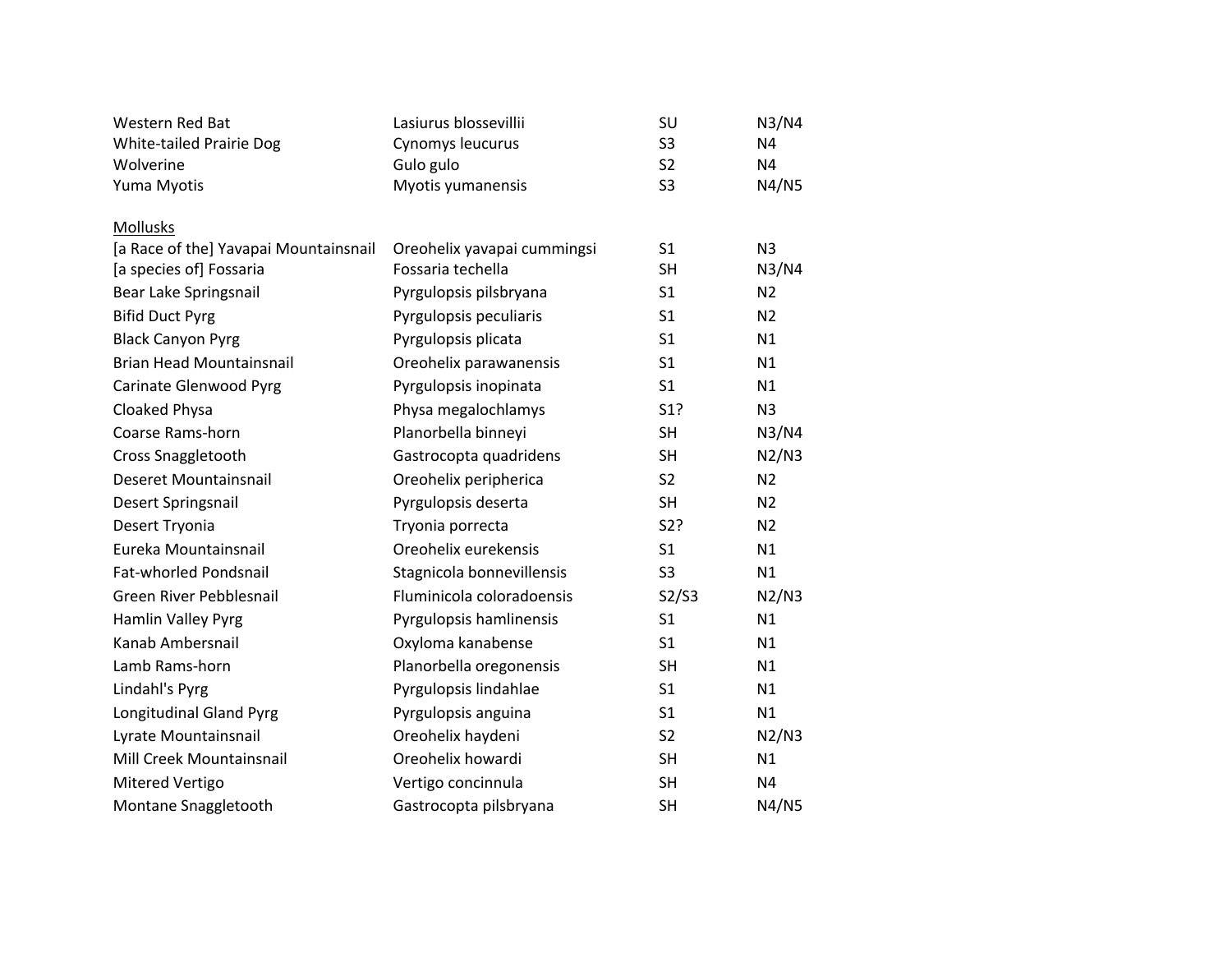| Mountain Marshsnail        | Stagnicola montanensis     | <b>SH</b>      | N <sub>3</sub> |            |  |
|----------------------------|----------------------------|----------------|----------------|------------|--|
| Northwest Bonneville Pyrg  | Pyrgulopsis variegata      | S <sub>1</sub> | N <sub>2</sub> |            |  |
| Nuwuvi Pyrg                | Pyrgulopsis nuwuvi         | S <sub>1</sub> | N1             |            |  |
| <b>Otter Creek Pyrg</b>    | Pyrgulopsis fusca          | S <sub>1</sub> | N1             |            |  |
| Pine Grove Pyrg            | Pyrgulopsis pinetorum      | S <sub>1</sub> | N1             |            |  |
| <b>Ribbed Dagger</b>       | Pupoides hordaceus         | <b>SH</b>      | N4             |            |  |
| Rocky Mountain Duskysnail  | Colligyrus greggi          | S <sub>1</sub> | N <sub>4</sub> |            |  |
| <b>Rustic Ambersnail</b>   | Succinea rusticana         | <b>SH</b>      | N2/N3          |            |  |
| Santa Clara Pyrg           | Pyrgulopsis santaclarensis | S <sub>1</sub> | N1             |            |  |
| Sierra Ambersnail          | Catinella stretchiana      | <b>SH</b>      | N <sub>3</sub> |            |  |
| Sluice Snaggletooth        | Gastrocopta ashmuni        | <b>SH</b>      | N4/N5          |            |  |
| Smooth Glenwood Pyrg       | Pyrgulopsis chamberlini    | S <sub>1</sub> | N1             |            |  |
| Southern Tightcoil         | Ogaridiscus subrupicola    | <b>SH</b>      | N1             |            |  |
| <b>Striate Gem</b>         | Hawaiia neomexicana        | <b>SH</b>      | N <sub>2</sub> |            |  |
| Sub-globose Snake Pyrg     | Pyrgulopsis saxatilis      | S <sub>1</sub> | N1             |            |  |
| Thin-lip Vallonia          | Vallonia perspectiva       | <b>SH</b>      | N4/N5          |            |  |
| Top-heavy Column           | Pupilla syngenes           | S3/S4          | N <sub>4</sub> |            |  |
| <b>Utah Physa</b>          | Physella utahensis         | S <sub>1</sub> | N <sub>2</sub> |            |  |
| <b>Western Pearlshell</b>  | Margaritifera falcata      | S <sub>1</sub> | N <sub>4</sub> |            |  |
| Wet-rock Physa             | Physella zionis            | S <sub>1</sub> | N1             |            |  |
| Widelip Pondsnail          | Stagnicola traski          | <b>SH</b>      | N <sub>3</sub> |            |  |
| <b>Winged Floater</b>      | Anodonta nutalliana        | S <sub>2</sub> | N3/N4          |            |  |
| Plants                     |                            |                |                |            |  |
| Autumn Buttercup           | Ranunculus aestivalis      | S <sub>1</sub> | N1             | Endangered |  |
| <b>Barneby Ridge-cress</b> | Lepidium barnebyanum       | S <sub>1</sub> | N1             | Endangered |  |
| Barneby's Reed Mustard     | Hesperidanthus barnebyi    | S <sub>1</sub> | N1             | Endangered |  |
| Cisco Milkvetch            | Astragalus sabulosus       | S1             | N1             |            |  |
| Clay Phacelia              | Phacelia argillacea        | S <sub>1</sub> | N1             | Endangered |  |
| Clay Reed-mustard          | Hesperidanthus argillaceus | S <sub>1</sub> | N1             | Threatened |  |
| Deseret Milkvetch          | Astragalus desereticus     | S <sub>1</sub> | N1             |            |  |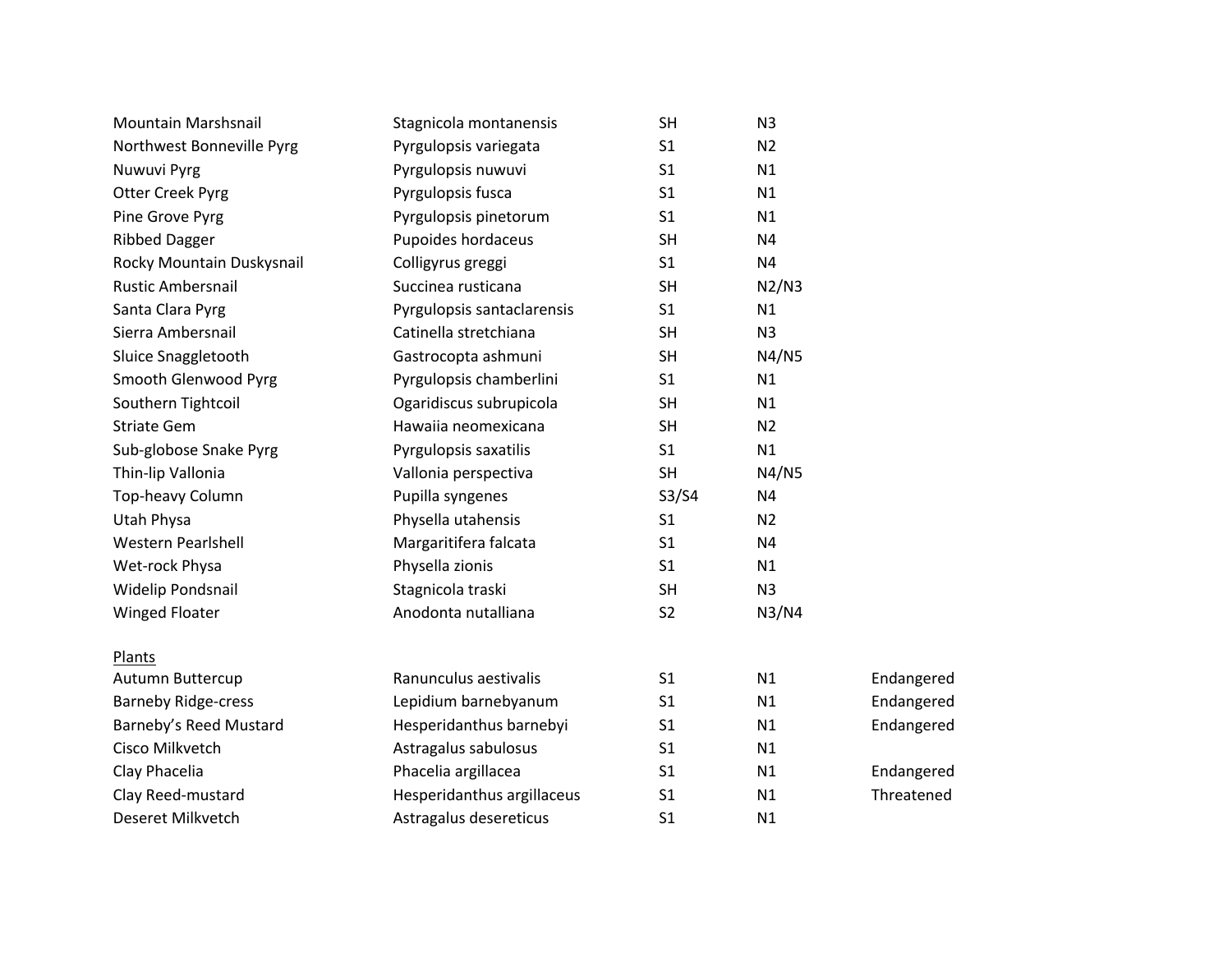| <b>Despain Pincushion Cactus</b>   | Pediocactus despainii               | S <sub>2</sub> | N <sub>2</sub> | Endangered |
|------------------------------------|-------------------------------------|----------------|----------------|------------|
| Dwarf Bearclaw-poppy               | Arctomecon humilis                  | S <sub>1</sub> | S <sub>1</sub> | Endangered |
| Gierisch's Globemallow             | Sphaeralcea gierischii              | S <sub>1</sub> | N1             | Endangered |
| Goose Creek Milkvetch              | Astragalus anserinus                | S <sub>2</sub> | N <sub>2</sub> |            |
| Graham's Beardtongue               | Penstemon grahamii                  | S <sub>2</sub> | N <sub>2</sub> |            |
| Heliotrope Milkvetch               | Astragalus montii                   | S <sub>3</sub> | N <sub>3</sub> | Endangered |
| Isley's Milkvetch                  | Astragalus iselyi                   | S <sub>1</sub> | N1             |            |
| Jones Cycladenia                   | Cycladenia humilis var. jonesii     | S <sub>2</sub> | N3/N4          | Threatened |
| Kodachrome Bladderpod              | Physaria tumulosa                   | S <sub>3</sub> | N <sub>3</sub> | Endangered |
| Last Chance Townsendia             | Townsendia aprica                   | S <sub>2</sub> | N <sub>2</sub> | Threatened |
| <b>Maguire Primrose</b>            | Primula maguirei                    | S <sub>1</sub> | N1             | Threatened |
| Navajo Sedge                       | Carex specuicola                    | S <sub>1</sub> | N <sub>2</sub> | Threatened |
| Paradox Milkvetch                  | Astragalus holmgreniorum            | S <sub>1</sub> | N1             | Endangered |
| <b>Pariette Cactus</b>             | Sclerocactus brevispinus            | S <sub>1</sub> | N1             | Threatened |
| <b>Shivwits Milkvetch</b>          | Astragalus ampullarioides           | S <sub>1</sub> | N1             | Endangered |
| Shrubby Reed-mustard               | Hesperidanthus suffretescens        | S <sub>1</sub> | N1             | Endangered |
| <b>Siler Pincushion Cactus</b>     | Pediocactus sileri                  | S <sub>1</sub> | N2/N3          | Threatened |
| <b>Stage Station Milkvetch</b>     | Astragalus sabulosus var. vehiculus | S <sub>1</sub> | N1             |            |
| Uinta Basin Hookless Cactus        | Sclerocactus wetlandicus            | S <sub>3</sub> | N <sub>3</sub> | Threatened |
| <b>Ute Ladies' Tresses</b>         | Spiranthes diluvialis               | S <sub>1</sub> | N2/N3          | Endangered |
| Welsh's Milkweed                   | Asclepias welshii                   | S <sub>1</sub> | N1             | Threatened |
| White River Beardtongue            | Penstemon albifluvis                | S <sub>2</sub> | N1             |            |
| <b>Winkler's Pincushion Cactus</b> | Pediocactus winkleri                | S <sub>2</sub> | N <sub>2</sub> | Threatened |
| <b>Wright Fishhook Cactus</b>      | Schlerocactus wrightiae             | S <sub>2</sub> | N <sub>2</sub> | Endangered |
| Reptiles                           |                                     |                |                |            |
| Gila Monster                       | Heloderma suspetum                  | S <sub>2</sub> | N <sub>4</sub> |            |
| Midget Faded Rattlesnake           | Crotalus oreganus concolor          | SNR            | N <sub>4</sub> |            |
| <b>Mojave Desert Tortoise</b>      | Gopherus agassizii                  | S <sub>2</sub> | <b>NNR</b>     | Threatened |
| Pyro Mountain Kingsnake            | Kampropeltis pyromelana             | S <sub>3</sub> | N <sub>4</sub> |            |
|                                    |                                     |                |                |            |